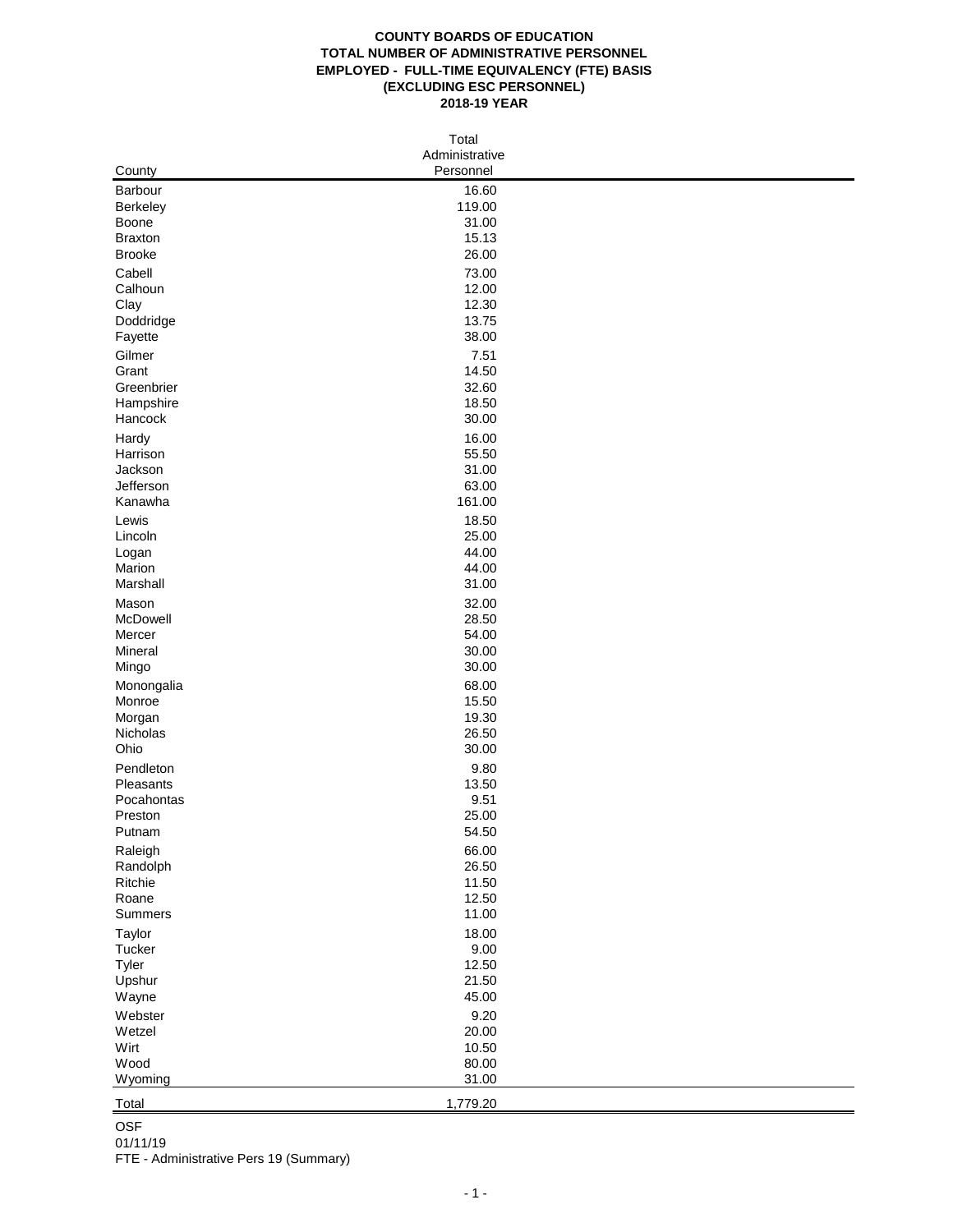#### **COUNTY BOARDS OF EDUCATION TOTAL NUMBER OF ADMINISTRATIVE PERSONNEL EMPLOYED FULL-TIME EQUIVALENCY (FTE) BASIS (EXCLUDING ESC PERSONNEL) (ARRANGED IN DESCENDING ORDER) 2018-19 YEAR**

|                  | Total              |                             |  |  |  |  |
|------------------|--------------------|-----------------------------|--|--|--|--|
| Ct.              | County             | Administrative<br>Personnel |  |  |  |  |
| $\mathbf{1}$     | Kanawha            | 161.00                      |  |  |  |  |
| $\boldsymbol{2}$ | Berkeley           | 119.00                      |  |  |  |  |
| 3                | Wood               | 80.00                       |  |  |  |  |
| 4                | Cabell             | 73.00                       |  |  |  |  |
| 5                | Monongalia         | 68.00                       |  |  |  |  |
| 6                | Raleigh            | 66.00                       |  |  |  |  |
| $\boldsymbol{7}$ | Jefferson          | 63.00                       |  |  |  |  |
| 8                | Harrison           | 55.50                       |  |  |  |  |
| 9                | Putnam             | 54.50                       |  |  |  |  |
| 10               | Mercer             | 54.00                       |  |  |  |  |
| 11               | Wayne              | 45.00                       |  |  |  |  |
| 12               | Logan              | 44.00                       |  |  |  |  |
| 12<br>14         | Marion<br>Fayette  | 44.00<br>38.00              |  |  |  |  |
| 15               | Greenbrier         | 32.60                       |  |  |  |  |
| 16               | Mason              | 32.00                       |  |  |  |  |
| 17               | Boone              | 31.00                       |  |  |  |  |
| 17               | Jackson            | 31.00                       |  |  |  |  |
| 17               | Marshall           | 31.00                       |  |  |  |  |
| 17               | Wyoming            | 31.00                       |  |  |  |  |
| 21               | Hancock            | 30.00                       |  |  |  |  |
| 21               | Mineral            | 30.00                       |  |  |  |  |
| 21               | Mingo              | 30.00                       |  |  |  |  |
| 21               | Ohio               | 30.00                       |  |  |  |  |
| 25               | McDowell           | 28.50                       |  |  |  |  |
| 26               | Nicholas           | 26.50                       |  |  |  |  |
| 26               | Randolph           | 26.50                       |  |  |  |  |
| 28               | <b>Brooke</b>      | 26.00                       |  |  |  |  |
| 29<br>29         | Lincoln<br>Preston | 25.00<br>25.00              |  |  |  |  |
| 31               | Upshur             | 21.50                       |  |  |  |  |
| 32               | Wetzel             | 20.00                       |  |  |  |  |
| 33               | Morgan             | 19.30                       |  |  |  |  |
| 34               | Hampshire          | 18.50                       |  |  |  |  |
| 34               | Lewis              | 18.50                       |  |  |  |  |
| 36               | Taylor             | 18.00                       |  |  |  |  |
| 37               | Barbour            | 16.60                       |  |  |  |  |
| 38               | Hardy              | 16.00                       |  |  |  |  |
| 39               | Monroe             | 15.50                       |  |  |  |  |
| 40               | <b>Braxton</b>     | 15.13                       |  |  |  |  |
| 41               | Grant              | 14.50                       |  |  |  |  |
| 42               | Doddridge          | 13.75                       |  |  |  |  |
| 43<br>44         | Pleasants<br>Roane | 13.50<br>12.50              |  |  |  |  |
| 44               | Tyler              | 12.50                       |  |  |  |  |
| 46               |                    | 12.30                       |  |  |  |  |
| 47               | Clay<br>Calhoun    | 12.00                       |  |  |  |  |
| 48               | Ritchie            | 11.50                       |  |  |  |  |
| 49               | Summers            | 11.00                       |  |  |  |  |
| 50               | Wirt               | 10.50                       |  |  |  |  |
| 51               | Pendleton          | 9.80                        |  |  |  |  |
| 52               | Pocahontas         | 9.51                        |  |  |  |  |
| 53               | Webster            | 9.20                        |  |  |  |  |
| 54               | Tucker             | 9.00                        |  |  |  |  |
| 55               | Gilmer             | 7.51                        |  |  |  |  |
| $\blacksquare$   | Total              | 1,779.20                    |  |  |  |  |

OSF

# 01/11/19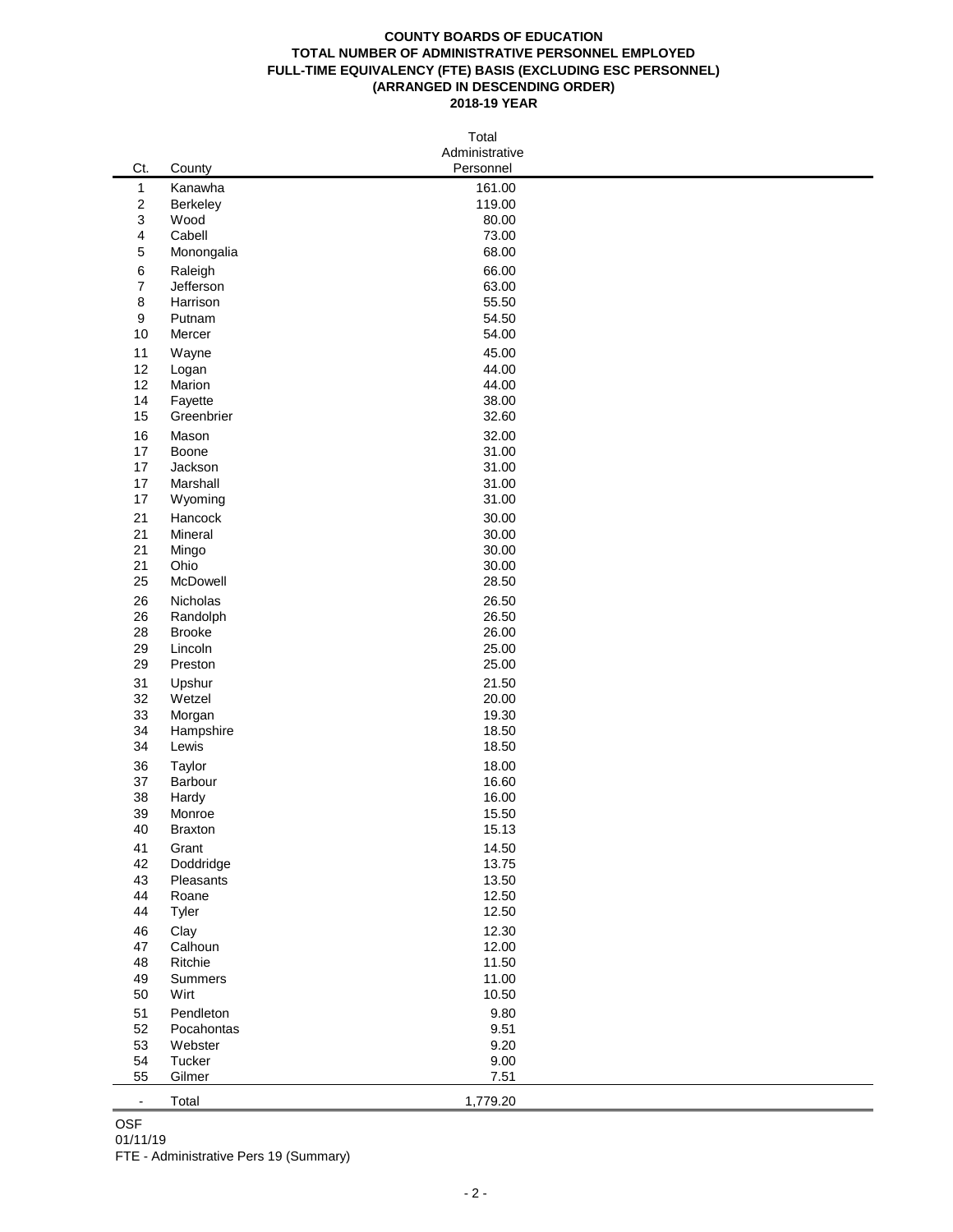## **COUNTY BOARDS OF EDUCATION COMPARISON OF NUMBER OF ADMINISTRATIVE PERSONNEL FULL-TIME EQUIVALENCY (FTE) BASIS (EXCLUDING ESC PERSONNEL) 2017-18 AND 2018-19**

| County         | 2017-18  | 2018-19  | Difference     | Percent   |
|----------------|----------|----------|----------------|-----------|
| Barbour        | 16.40    | 16.60    | 0.20           | 1.22%     |
| Berkeley       | 114.00   | 119.00   | 5.00           | 4.39%     |
| <b>Boone</b>   | 27.30    | 31.00    | 3.70           | 13.55%    |
| <b>Braxton</b> | 14.13    | 15.13    | 1.00           | 7.08%     |
| <b>Brooke</b>  | 26.50    | 26.00    | (0.50)         | $-1.89%$  |
| Cabell         | 63.50    |          |                |           |
|                |          | 73.00    | 9.50           | 14.96%    |
| Calhoun        | 11.50    | 12.00    | 0.50           | 4.35%     |
| Clay           | 11.20    | 12.30    | 1.10           | 9.82%     |
| Doddridge      | 11.75    | 13.75    | 2.00           | 17.02%    |
| Fayette        | 40.00    | 38.00    | (2.00)         | $-5.00%$  |
| Gilmer         | 8.75     | 7.51     | (1.24)         | $-14.17%$ |
| Grant          | 14.50    | 14.50    |                | 0.00%     |
| Greenbrier     | 33.60    | 32.60    | (1.00)         | $-2.98%$  |
| Hampshire      | 18.50    | 18.50    |                | 0.00%     |
| Hancock        | 30.00    | 30.00    |                | 0.00%     |
| Hardy          | 16.00    | 16.00    |                | 0.00%     |
| Harrison       | 55.50    | 55.50    |                | 0.00%     |
| Jackson        | 31.00    | 31.00    |                | 0.00%     |
| Jefferson      | 54.50    | 63.00    | 8.50           | 15.60%    |
| Kanawha        | 155.00   | 161.00   | 6.00           | 3.87%     |
| Lewis          | 18.65    | 18.50    | (0.15)         | $-0.80%$  |
| Lincoln        | 25.00    | 25.00    |                | 0.00%     |
| Logan          | 43.00    | 44.00    | 1.00           | 2.33%     |
| Marion         | 44.00    | 44.00    | $\frac{1}{2}$  | 0.00%     |
| Marshall       | 31.00    | 31.00    |                | 0.00%     |
| Mason          | 33.00    | 32.00    | (1.00)         | $-3.03%$  |
| McDowell       | 28.50    | 28.50    |                | 0.00%     |
| Mercer         | 53.00    | 54.00    | 1.00           | 1.89%     |
| Mineral        | 30.00    | 30.00    |                | 0.00%     |
| Mingo          | 30.00    | 30.00    |                | 0.00%     |
|                |          |          |                |           |
| Monongalia     | 66.00    | 68.00    | 2.00           | 3.03%     |
| Monroe         | 14.50    | 15.50    | 1.00           | 6.90%     |
| Morgan         | 19.30    | 19.30    | $\blacksquare$ | 0.00%     |
| Nicholas       | 24.00    | 26.50    | 2.50           | 10.42%    |
| Ohio           | 30.00    | 30.00    | $\overline{a}$ | 0.00%     |
| Pendleton      | 9.80     | 9.80     |                | 0.00%     |
| Pleasants      | 13.50    | 13.50    | $\blacksquare$ | 0.00%     |
| Pocahontas     | 9.50     | 9.51     | 0.01           | 0.11%     |
| Preston        | 25.80    | 25.00    | (0.80)         | $-3.10%$  |
| Putnam         | 55.50    | 54.50    | (1.00)         | $-1.80%$  |
| Raleigh        | 67.00    | 66.00    | (1.00)         | $-1.49%$  |
| Randolph       | 25.50    | 26.50    | 1.00           | 3.92%     |
| Ritchie        | 11.50    | 11.50    |                | 0.00%     |
| Roane          | 13.50    | 12.50    | (1.00)         | $-7.41%$  |
| Summers        | 12.00    | 11.00    | (1.00)         | $-8.33%$  |
| Taylor         | 18.00    | 18.00    |                | 0.00%     |
| Tucker         | 9.00     | 9.00     |                | 0.00%     |
| Tyler          | 11.75    | 12.50    | 0.75           | 6.38%     |
| Upshur         | 21.50    | 21.50    |                | 0.00%     |
| Wayne          | 45.00    | 45.00    |                | 0.00%     |
| Webster        | 10.20    | 9.20     | (1.00)         | $-9.80%$  |
| Wetzel         | 20.00    | 20.00    |                | 0.00%     |
| Wirt           | 9.50     | 10.50    | 1.00           | 10.53%    |
| Wood           | 75.00    | 80.00    | 5.00           | 6.67%     |
| Wyoming        | 29.50    | 31.00    | 1.50           | 5.08%     |
|                |          |          |                |           |
| Total          | 1,736.63 | 1,779.20 | 42.57          | 2.45%     |

## OSF

01/11/19